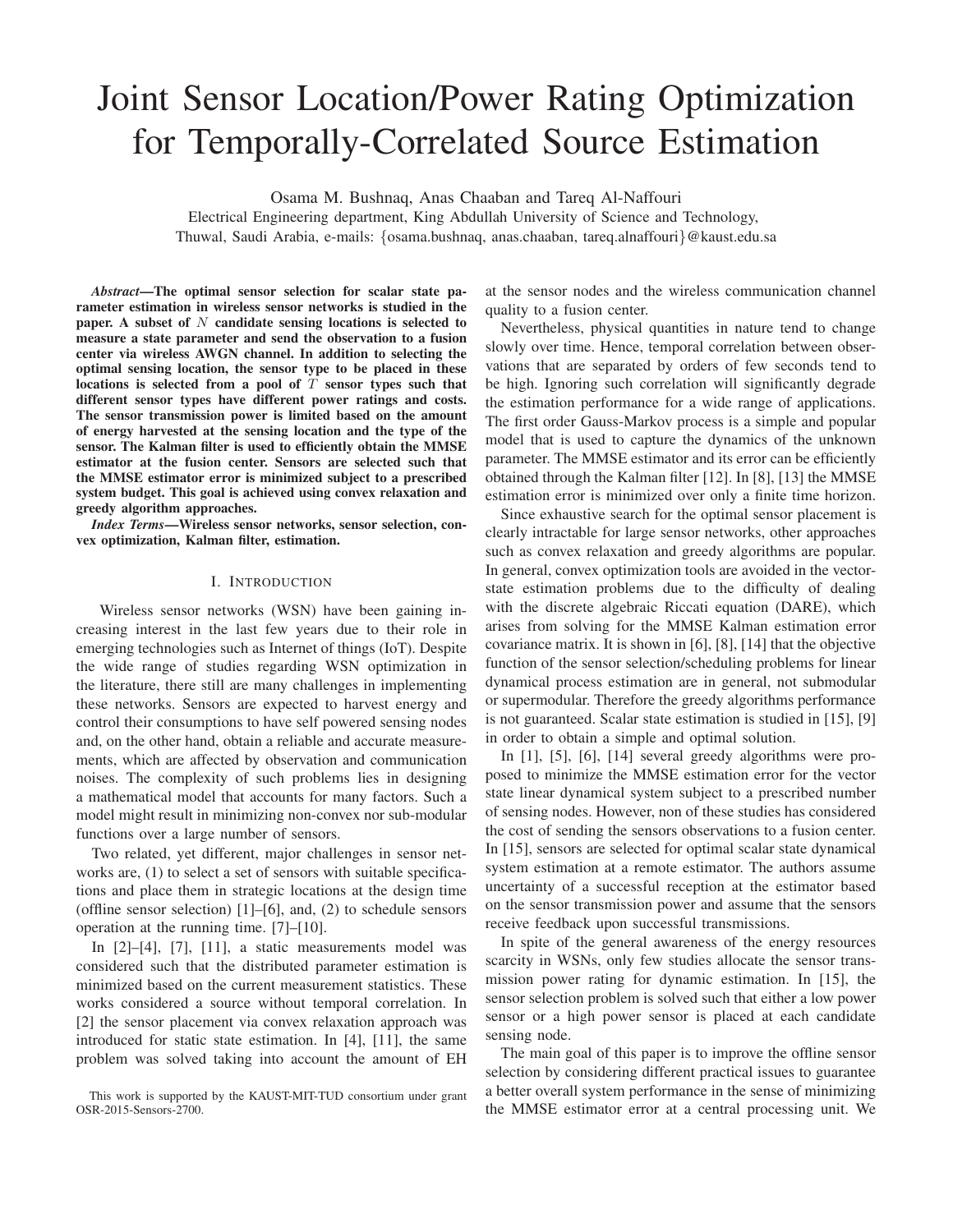focus on the scalar state estimation and show that for the problem of fixed power rating sensor placement, the solution can be obtained by ordering the contribution of each sensor, even while considering some practical issues such as the amount of EH and the AWGN channel quality. Moreover, we generalize the approach in [15] by considering the availability of  $T$  sensor types each with some power rating and cost to be placed at the candidate sensing node. Since the cost of the battery and the EH equipments are relatively expensive, such a model will optimize the budget efficiency by placing an expensive sensor type (with higher power rating) at strategic locations and a cheaper sensor type (with less power rating) at other candidate sensing locations. The contribution of this paper can be summarized as follows:

1) This work is the first work to consider state estimation for a linear dynamical system taking into account the amount of EH and the AWGN channel quality.

2) In addition to sensor placement, sensors are selected from a pool of available sensor types such that each sensor type have some power rating and cost.

3) We present a sub optimal solution via convex relaxation. Further, a dynamic program is proposed to optimally solve the selection problem. We show that the problem is similar to the 0 <sup>−</sup> 1 knapsack problem with extra restriction.

## II. SYSTEM MODEL

Consider a scalar dynamical system model for the state parameter  $x[n]$ , which is described by the first order Gauss-Markov process,

$$
x[k] = ax[k-1] + \omega[k], \quad k > 0
$$
 (1)

where  $\mathbb{E}\{x[0]\} = \mu_s$  and  $\omega[k] \sim \mathcal{N}(0, \sigma_{\omega}^2)$  is the driving or excitation noise. We assume that  $\mu_s$  and  $\omega[k]$  are independent excitation noise. We assume that  $\mu_s$  and  $\omega[k]$  are independent and,  $\omega[k_1]$  and  $\omega[k_2]$  are uncorrelated  $\forall k_1 \neq k_2$ . For a and,  $\omega[k_1]$  and  $\omega[k_2]$  are uncorrelated  $\forall k_1 \neq k_2$ . For a stabilizable  $(a, \sigma)$  and as  $k \to \infty$ ,  $\mu = \lim_{k \to \infty} \mathbb{E}[x[k_1] - 0]$ stabilizable  $(a, \sigma_{\omega})$  and as  $k \to \infty$ ,  $\mu_x = \lim_{k \to \infty} \mathbb{E}\{x[k]\} = 0$ <br>and  $\sigma_x^2 = \lim_{k \to \infty} \text{Var}(x[k]) = \sigma_{\omega}^2/(1 - a^2)$ .

We would like to design the WSN to accurately estimate  $x[k]$  subject to a prescribed system budget. Consider a set of N candidate sensing locations. The observed measurements at these locations are given by the linear model,

$$
\mathbf{y}[k] = \mathbf{c}x[k] + \boldsymbol{\nu}[k],\tag{2}
$$

such that the *n*-th element of  $y[k]$  represents the observation at the *n*-th sensing location,  $\forall n \in \{1, \ldots, N\}$ ,  $\mathbf{c} = [c_1, \ldots, c_N]^T$ <br>is the state measurement vector which is assumed to be known is the state measurement vector which is assumed to be known and  $v[k]=\left[v_1[k],\ldots,v_N[k]\right]^T$  is the measurement noise with  $\nu_n[k] \sim \mathcal{N}(0, \sigma_{\nu}^2), \ \forall n \in 1, \ldots, N.$ <br>Sensors are assumed to be self-r

Sensors are assumed to be self-powered through collecting energy from different resources in the environment such as EM waves, solar energy, and temperature fluctuations. Therefore, the average available energy for harvesting is varying over different sensing locations. The system designer has the option to select a sensor type from a pool of  $T$  available sensor types. Sensors with more expensive types are equipped with more energy harvesting equipments and have higher battery capacities, therefore can harvest energy more efficiently. We denote this efficiency by  $\eta_t$ . We define  $\mathbf{w}_n^T = [w_{n,1}, \dots, w_{n,T}]$ <br>as the sensor type selection vector at the *n*-th sensing location as the sensor type selection vector at the  $n$ -th sensing location, where  $w_{n,t} = 1$  indicates that sensor type t is placed at location *n*, and  $w_{n,t} = 0$  otherwise.

Remark 1: We restrict the number of selected sensors at any location to one sensor at most, i.e.,  $|w_n^T| = 1$  if a sensor of type  $t \forall t \in \{1, ..., T\}$  is placed at the *n*-th sensing location type  $t, \forall t \in \{1, \ldots, T\}$  is placed at the *n*-th sensing location or  $|\mathbf{w}_n^T| = 0$  if no sensor is placed at the *n*-th sensing location.<br>Consequently, the sensor transmission power at the *n*-th

Consequently, the sensor transmission power at the  $n$ -th sensing location is a function of the available energy at the  $n$ -th sensing location and the EH efficiency of the selected sensor type at that location. To be more specific, available the transmission power will be

$$
p_n(\boldsymbol{w}_n^T) = f(\rho_n, \boldsymbol{w}_n^T \boldsymbol{\eta}), \tag{3}
$$

such that  $\rho_n$  is the average power available at the *n*-th sensing location and  $w_{n}^{T}\eta$  is the EH efficiency of the selected sensor type where  $\boldsymbol{\eta} = [\eta_1, \dots, \eta_T]^T$ .<br>Remark 2: Clearly f(*o*)

Remark 2: Clearly,  $f(\rho_n, 0) = 0$ . An exemplary  $f(\rho_n, \mathbf{w}_n^T \boldsymbol{\eta})$  is the function,  $\min(\rho_n \mathbf{w}_n^T \boldsymbol{\eta}, m \mathbf{w}_n^T \boldsymbol{\eta})$ , where m<br>is a positive constant representing an upper limit for FH is a positive constant representing an upper limit for EH.

Selected sensors send their observations through orthogonal wireless channels to a fusion center. Assuming an AWGN channel with deterministic gain,  $h_n$ , and receiver noise,  $u_n[k] \sim \mathcal{N}(0, \sigma_u^2)$ ,  $\forall n \in [1, \ldots, N]$ , the received signal at the fusion center is formulated as the fusion center is formulated as,

$$
\mathbf{z}(\mathbf{W})[k] = \mathbf{G}(\mathbf{W})\mathbf{y}[k] + [|\mathbf{w}_1^T|, \dots, |\mathbf{w}_N^T|]^T \circ \mathbf{u}[k] \qquad (4)
$$

where  $W \in \mathbb{R}^{N \times T}$  is the selection matrix such that  $w_n^T$  is its *n*-th row,  $\circ$  is the Hadamard product,  $\mathbf{u}[k] = [u_1[k], \dots, u_N[k]]^T$  and  $\mathbf{G}(\mathbf{W}) = diag(a_1(\mathbf{u} \cdot \mathbf{u}^T))$  such that  $diag(g_1(\boldsymbol{w}_1^T),\ldots,g_N(\boldsymbol{w}_N^T)),$  such that

$$
g_n(\boldsymbol{w}_n^T) = h_n \sqrt{\frac{p_n(\boldsymbol{w}_n^T)}{\mathbb{E}\{y_n^2[k]\}}}.
$$
 (5)

Note that the observation is scaled by the observation energy,  $\mathbb{E}\{y_n^2[k]\} = c_n^2 \sigma_x^2 + \sigma_\nu^2$ , to force the transmission power to  $n_e(w^T) \propto \mathbf{W}$  [k] can be rewritten as  $p_n(\mathbf{w}_n^T)$ .  $\mathbf{z}(\mathbf{W})$ [k] can be rewritten as,

$$
\mathbf{z}(\mathbf{W})[k] = \tilde{\mathbf{c}}(\mathbf{W})x[k] + \tilde{\boldsymbol{\nu}}(\mathbf{W})[k] \tag{6}
$$

where

$$
\tilde{\mathbf{c}}(\mathbf{W}) = \mathbf{G}(\mathbf{W})\mathbf{c} \tag{7}
$$

$$
\tilde{\boldsymbol{\nu}}(\mathbf{W})[k] = \mathbf{G}(\mathbf{W})\boldsymbol{\nu}[k] + [|\boldsymbol{w}_1^T|, \dots, |\boldsymbol{w}_N^T|]^T \circ \mathbf{u}[k] \qquad (8)
$$

 $\tilde{\nu}(\mathbf{W})[k]$  is a Gaussian random vector with zero mean and a diagonal covariance matrix  $\Sigma(\mathbf{W})$ , such that its *n*-th element,

$$
\Sigma_{n,n}(\mathbf{W}) = g_n^2(\boldsymbol{w}_1^T)\sigma_\nu^2 + |\boldsymbol{w}_n^T|^2 \sigma_u^2 \tag{9}
$$

It is assumed that a,  $\sigma_{\omega}^2$ , c,  $\sigma_{\nu}^2$ ,  $h_n$  and  $\sigma_{\nu}^2$  are known at the fusion center. We further assume that the fusion center has the statistics of the average EH at each sensor location and type. The task of the fusion center is to estimate  $x[k]$  with minimal MMSE error. This is described next.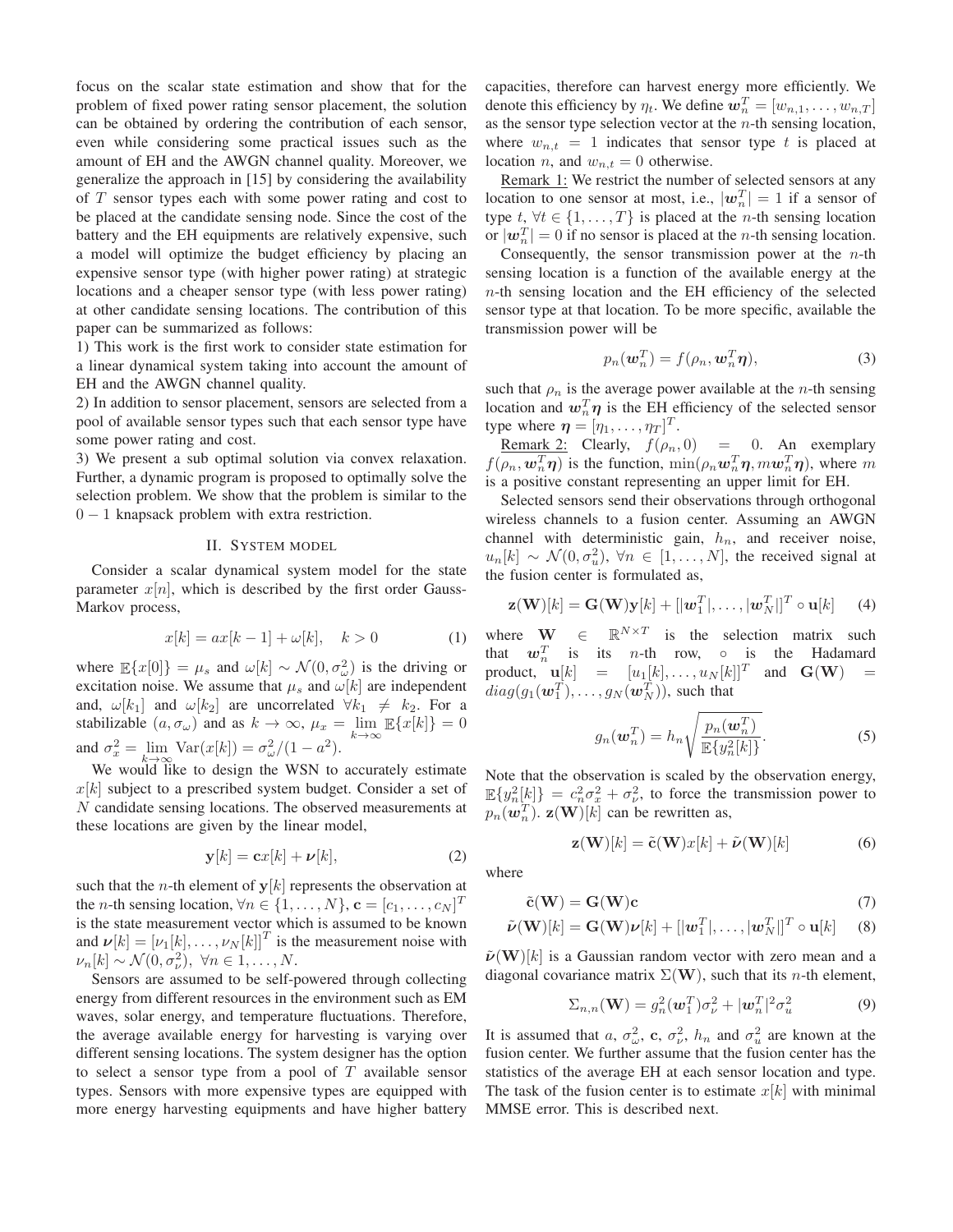## III. PROBLEM STATEMENT

Given  $N$  candidate sensing locations and  $T$  sensor types with different EH capabilities, battery capacities and prices, we would like to jointly choose the optimal sensor locations and types that minimize the estimation error subject to a threshold on the system budget. Assuming that  $(a, \sigma_{\omega})$  is stabilizable, the MMSE Kalman prediction error and the MMSE Kalman estimation error converge to [16], [17]

$$
M_p(\mathbf{W}) = a^2 M(\mathbf{W}) + \sigma_\omega^2
$$
(10)  

$$
M(\mathbf{W}) = \left[1 - \tilde{\mathbf{c}}^T \left(\frac{1}{(a^2 M(\mathbf{W}) + \sigma_\omega^2)} \mathbf{\Sigma} + \tilde{\mathbf{c}} \tilde{\mathbf{c}}^T\right)^{-1} \tilde{\mathbf{c}}^T\right]
$$

$$
(a^2 M(\mathbf{W}) + \sigma_\omega^2)
$$
(11)

as  $k \to \infty$ , respectively. These errors are caused by the noisy measurements at the sensor level and the receiver noise at the fusion center.

By defining  $\lambda$  as the system total budget and  $\beta$  =  $[\beta_1 \dots \beta_T]^T$  as a cost vector such that  $\beta_t$  corresponds to the given price of sensor type  $t \forall t \in \{0, T\}$  the MMSE the given price of sensor type  $t, \forall t \in \{0, ..., T\}$ , the MMSE Kalman estimation error is minimized by solving the optimization problem:

$$
\min_{\{w_{n,t}\}} \qquad \qquad M(\mathbf{W}) \tag{12}
$$

subject to  $\sum$ N  $n=1$  $w_n^T \beta \leq \lambda$  (12a)

$$
w_{n,t} \in \{0, 1\}, \quad \forall n, t \tag{12b}
$$

$$
|\boldsymbol{w}_n^T| \in \{0, 1\}, \quad \forall n,
$$
 (12c)

Recall that the element  $w_{n,t}$  is equal to 1 if the sensor at location *n* and type *t* is selected, otherwise,  $w_{n,t} = 0$ . Neither the objective function in (12) nor the constraints (12b) and (12c) are convex. Hence, The optimization problem cannot be efficiently solved using well known methods [18].

#### IV. SENSOR SELECTION

We propose two solutions for the problem defined in  $(12)$ . One solution is obtained through relaxing the problem to a convex optimization problem. The other solution is obtained by greedy sensor selection.

#### *A. Convex optimization relaxation*

The expression of the Kalman MMSE estimation error in (11) is not convex. To simplify (11), the matrix inversion lemma is used. Therefore, the Kalman estimation error is rewritten as,

$$
M(\mathbf{W}) = \left(1 - \left[1 + \tilde{\mathbf{c}}^T (a^2 M(\mathbf{W}) + \sigma_\omega^2) \Sigma^{-1} \tilde{\mathbf{c}}\right]^{-1} \right.
$$

$$
(a^2 M(\mathbf{W}) + \sigma_\omega^2) \Sigma^{-1} \tilde{\mathbf{c}}\right) (a^2 M(\mathbf{W}) + \sigma_\omega^2)
$$

$$
= \frac{(a^2 M(\mathbf{W}) + \sigma_\omega^2)}{1 + (a^2 M(\mathbf{W}) + \sigma_\omega^2) \tilde{\mathbf{c}}^T \Sigma^{-1} \tilde{\mathbf{c}}} \tag{13}
$$

Letting  $\alpha = \frac{1}{\tilde{c}^T \Sigma^{-1} \tilde{c}}$ , (13) is reformulated as,

$$
\frac{a^2 M(\mathbf{W})^2}{\alpha} + (1 + \frac{\sigma_\omega^2}{\alpha} - a^2)M(\mathbf{W}) - \sigma_\omega^2 = 0
$$

and therefore,

$$
M(\mathbf{W}) = \frac{\sqrt{(1-a^2)^2 \alpha^2 + [2(1-a^2)\sigma_{\omega}^2 + 4a^2 \sigma_{\omega}^2] \alpha + \sigma_{\omega}^4}}{(2a^2)}
$$

$$
-((1-a^2)\alpha + \sigma_{\omega}^2)/(2a^2)
$$
(14)

As  $\alpha$  increases, we note that the first term of the right hand side is increasing faster than the decrease in the second term in (14). Therefore, the error  $M(W)$  is monotonically increasing with the increase of  $\alpha$ . The minimizer of  $M(W)$  in terms of  $\alpha$  is  $\alpha = 0$  which results in error  $M(\mathbf{W})=0$ .  $\alpha$  is always greater than zero by definition. Hence, minimizing  $M(W)$ is equivalent to minimizing  $\alpha$ . Therefore, we aim to select a subset of sensor locations and types such that  $\alpha$  is minimized under the problem constraints defined in (12). Since  $w_{n,T} \in$  $\{0, 1\}$  and  $|\boldsymbol{w}_n^T| \in \{0, 1\}$ , it is not hard to show from (7) and (9) that (9) that,

$$
\alpha = \frac{1}{\sum_{n=1}^{N} \tilde{c}_n^2 / \Sigma_{n,n}}
$$

$$
\frac{1}{\alpha} = \sum_{n=1}^{N} \frac{c_n^2}{\sigma_{\nu}^2} \left[ 1 - \frac{\sigma_u^2}{g_n^2 (\boldsymbol{w}_n^T) \sigma_{\nu}^2 + \sigma_u^2} \right]
$$
(15)

where  $g_n(\boldsymbol{w}_n^T)$  is as defined in (5).<br>Maximizing  $1/\alpha$  is equivalent

Maximizing  $1/\alpha$  is equivalent to minimizing  $\alpha$ , hence equivalent to minimizing  $M(W)$ . From (15), it is clear that  $1/\alpha$  is concave function of the selection matrix **W**. Therefore, it is easily maximized subject to convex constraints. However, the constraints in (12) are non-convex due to the non-convexity of the constraints (12b) and (12c). Relaxing (12) to the following problem,

$$
\max_{\{w_{n,t}\}} \qquad \qquad \frac{1}{\alpha} \qquad \qquad (16)
$$

subject to  $\sum$  $n=1$  $w_n^T \beta \leq \lambda$  (16a)

$$
w_{n,t} \in [0,1], \quad \forall n, t \tag{16b}
$$

$$
\mathbf{v}_n^T \mathbf{1} \in [0, 1], \quad \forall n,
$$
 (16c)

results in an MMSE Kalman estimation error which can be used as a lower bound for the actual error.

 $\boldsymbol{v}$ 

Because of the relaxation of the binary constraints (16b) and (16c), the obtained solution is, in general, not binary as required. A rounding algorithm is needed in order to maintain a binary solution. Some of these algorithms are explained in [2], [3]. The used rounding algorithm in this paper is modified to jointly round sensors' locations and types, (details are omitted due to limited space).

Note from (15) that the contribution of each sensor in minimizing the MMSE Kalman estimation error is independent of other sensors' contribution. Hence, in the case of sensor selection from a pool of only one sensor type  $(T = 1)$ , the problem becomes simply an ordering problem, i.e., the  $\lfloor \lambda/\beta_1 \rfloor$ sensors with maximum contribution,  $\psi_{n,t}$ , are selected where

$$
\psi_{n,t} = \frac{c_n^2}{\sigma_\nu^2} \left[ 1 - \frac{\sigma_u^2}{g_n^2(\mathbf{w}_n^T)\sigma_\nu^2 + \sigma_u^2} \right] \tag{17}
$$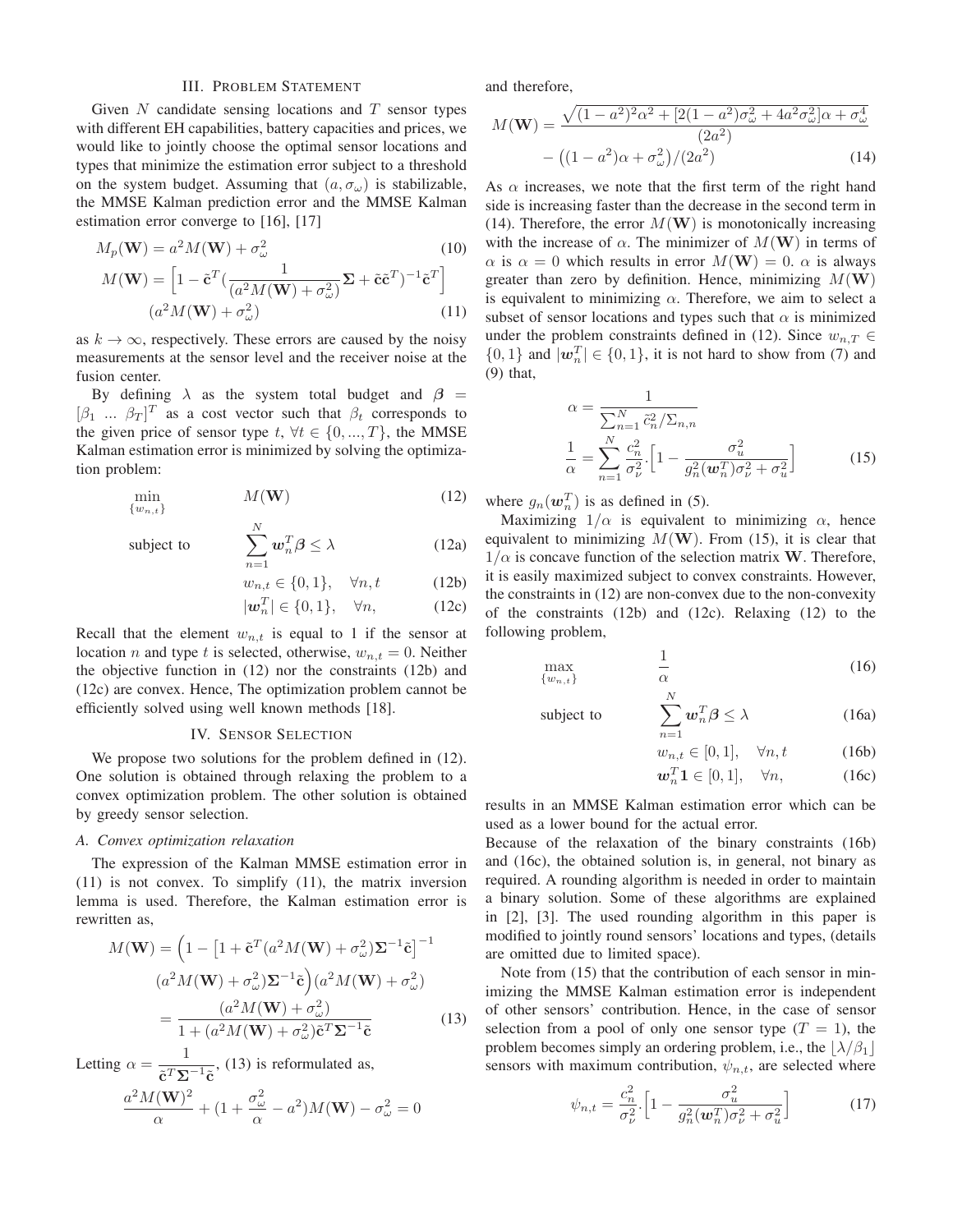## *B. Greedy Algorithm Solution*

Since the contribution of each selected sensor is independent of other selected sensors, the problem might look similar to the 0−1 knapsack problem. The problems are similar considering the analogy between the sensor contribution,  $\psi_{n,t}$ , and cost,  $\beta_t$ , to the item value and weight/size in the  $0 - 1$  knapsack problem respectively. However, the sensor selection problem is different in that only one sensor at most can be placed at any sensing location.

The sensor types are ordered such that  $\beta_1 < \beta_2 < \cdots < \beta_T$ . To simplify the problem, we assume that  $\beta_{t2}/\beta_{t1} \in \mathbb{Z}$ ,  $\forall t_2 >$ t<sub>1</sub>. An auxiliary sensor type,  $t = 0$  is defined such that  $\beta_0 =$  $\eta_0 = 0$ . By solving Algorithm 1, the solution is obtained in a sensor selection vector **b** ∈  $\mathbb{R}^N$  such that the element  $b_i$  ∈  $\{0, 1, \ldots, T\}$  represents the sensor type at location *i*.

First, all the system budget,  $\lambda$ , is consumed by placing sensors of type 1 at optimal locations as discussed in (17) for the case of one sensor type (step 3). Then, we consider the selection of the next sensor type at each stage from 2 to T.

At the  $t$ -th stage, sensors of the  $t$ -th type are considered to replace a subset of the selected sensors which are of types  $\{1,\ldots,t-1\}$ . This is done by checking the performance improvement, denoted by  $\phi_i$ , of replacing the sensor at the i-th sensing location, with  $\psi_{i,b_i}$ , with the t-th sensor type, with a contribution  $\psi_{i,t}$  and removing the least contributing subset of the selected sensors with contribution  $\theta_i$  and budget  $\beta_t - \beta_{b_i}$  (step 9). At each cycle, the replacement is made only for the sensor location at which the maximum performance improvement,  $\phi_{max}$ , is achieved if  $\phi_{max} > 0$ . The replacement is made in step 12 in Algorithm 1. Note that each sensor of the least contributing subset is downgraded by one type level. The extra system cost caused by the replacement in step 12 is compensated by removing the least contributing sensors as in steps 13 to 16.

### V. NUMERICAL EXPERIMENTS

In this section, the discussed solutions in Section IV are validated by conducting an exemplary simulation. Consider a scalar state parameter, 100 candidate sensing location, fusion center and cellular base station, which is assumed to be the energy supplier to the selected sensors, located as shown in Figure 1.

The state parameter is modeled as in (1) with  $a = .71$  and  $\omega[k] \sim \mathcal{N}(0, 1)$ , hence,  $\sigma_x^2 = 2$ . The state parameter is then observed at the sensor level as in (2) such that  $\sigma_1^2 = 1$  and observed at the sensor level as in (2) such that  $\sigma_v^2 = 1$  and  $\gamma_v = [k] = \gamma_v \exp(\frac{dn}{n})$  where  $\gamma_v = 10$  and  $\gamma_v = -1/3$  are the  $c_n[k] = \gamma_1 \exp(\frac{d_n}{\gamma_2})$ , where  $\gamma_1 = 10$  and  $\gamma_2 = -1/3$  are the source diffusion parameters and d is the distance between source diffusion parameters and  $d_n$  is the distance between the state parameter and the  $n$ -th sensing location. The system designer has the option to choose a sensor type from a pool of 3 sensor types with EH efficiency vector,  $\eta = [0.2 \ 0.4 \ 0.8]^T$ and budget vector  $\beta = \begin{bmatrix} 1 & 2 & 4 \end{bmatrix}^T$ . The sensor transmission power is modeled as  $f(\rho_n, \boldsymbol{w}_n^T \boldsymbol{\eta}) = \min(\rho_n \boldsymbol{w}_n^T \boldsymbol{\eta}, 10 \boldsymbol{w}_n^T \boldsymbol{\eta})$ ,<br>such that  $\rho_n = l^{-2}$  where *l* is the distance between the energy such that  $\rho_n = l_n^{-2}$  where l is the distance between the energy<br>supplier i.e., the cellular base station, and the n-th sensing supplier, i.e., the cellular base station, and the  $n$ -th sensing location. Finally, the observations are sent to the fusion center



Fig. 1. Selected sensors

| Algorithm 1 Sensor location and type selection                                                                                                                                          |
|-----------------------------------------------------------------------------------------------------------------------------------------------------------------------------------------|
| <b>Require:</b> $\mathbf{b} = [b_1, \dots, b_N] = 0, \, \mathcal{N} = \{1, \dots, N\}$                                                                                                  |
| 1: Calculate $\psi_{n,t}, \forall n \in \{1, , N\}, t \in \{0, , T\}$                                                                                                                   |
| 2: $\chi_t$ = sort $(\psi_t)$ , $\forall t \in \{0, , T\}$ , where, $\psi_t$                                                                                                            |
| $[\psi_{1,t},\ldots,\psi_{N,t}]$                                                                                                                                                        |
| 3: $b_{\boldsymbol{\chi}_{t,i}} = 1, \ \forall i \in \{1, \ldots, \lfloor \frac{\lambda}{\beta_i} \rfloor\}$                                                                            |
| 4: for $t = 2$ to $t = T$ dq                                                                                                                                                            |
| <b>for</b> $l = 1$ to $l = \lfloor \frac{n}{\beta} \rfloor$ <b>do</b><br>5:                                                                                                             |
| $\mathcal{T}_i = \{\mathcal{U}_i \subset \mathcal{N}\backslash \{i\}   \text{s.t. } \sum_{n\in \mathcal{U}_i} \beta_{b_n} = \beta_t - \beta_{b_i}\}, \ \forall i \in \mathcal{N}$<br>6: |
| $\theta_i = \min_{\mathcal{R}_i \in \mathcal{T}_i} \sum_{j \in \mathcal{R}_i} \psi_{j,b_j}, \forall i \in \mathcal{N}$<br>7:                                                            |
| $\mathcal{R}_i = \arg\min_{\mathcal{P}_i \in \mathcal{R}_i} \sum_{j \in \mathcal{R}_i} \psi_{j,b_j}, \forall i \in \mathcal{N}$<br>8:                                                   |
| $\phi_i = \psi_{i,t} - \psi_{i,b_i} - \theta_i, \ \forall i \in \mathcal{N}$<br>9:                                                                                                      |
| $\phi_{max} = \max_i \phi_i, i_{max} = \arg \max_i \phi_i$<br>10:                                                                                                                       |
| if $\phi_{max} > 0$ then<br>11:                                                                                                                                                         |
| $b_{i_{max}} = t$ , $b_{\mathcal{R}_i} \leftarrow b_{\mathcal{R}_i} - 1$<br>12:                                                                                                         |
| while $\zeta = \sum_{n \in \mathcal{R}_i} \beta_{b_n} > 0$ do<br>13:                                                                                                                    |
| Find $\theta$ and $\mathcal R$ as in steps 6 – 8 with $\sum_{n \in \mathcal U_i} \beta_{b_n} = \zeta$<br>14:                                                                            |
| $b_{\mathcal{R}} \leftarrow b_{\tilde{\mathcal{R}}} - 1$<br>15:                                                                                                                         |
| end while<br>16:                                                                                                                                                                        |
| end if<br>17:                                                                                                                                                                           |
| end for<br>18:                                                                                                                                                                          |
| $19:$ end for                                                                                                                                                                           |
|                                                                                                                                                                                         |

through an AWGN channel with receiver noise variance  $\sigma_u^2 = 1$  and channel gain  $h_n^2 = r_n^{-2}$  where  $r_n$  is the distance<br>hetween the n-th sensing location and the fusion center between the n-th sensing location and the fusion center.

Using Algorithm 1, the selected sensors for a maximum system budget of  $\lambda = 80$  are shown in Figure 1. By testing the solution for different system parameters, it is found that the lower the communication channel SNR, relative to the observation accuracy, the closer the selected sensors are to the fusion center and the energy supplier. Conversely, the sensors are centralized around the source location for relatively high channel SNR. In general, the higher the observation accuracy and the channel SNR at a sensing location, the higher the